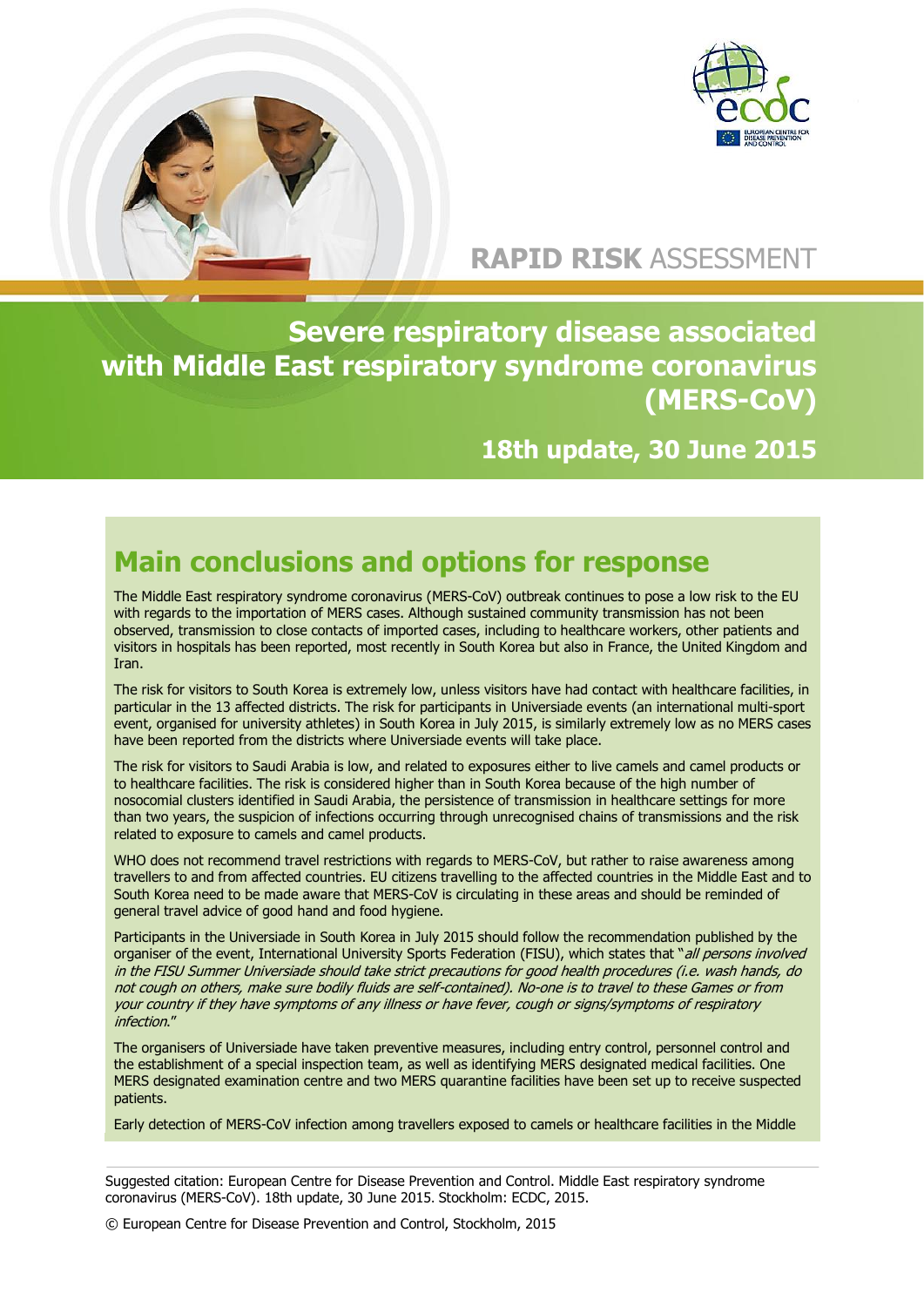East or in South Korea remains essential. The outbreak in South Korea highlights the continued risk of healthcare-associated transmission and the need for timely diagnosis and implementation of prevention and control measures.

In light of the ongoing outbreak, travellers returning from the Middle East and South Korea should be made aware that if they develop respiratory symptoms or diarrhoea, either during travel or up to 14 days after their return, they should seek medical attention and report their travel history. Patients presenting with severe acute respiratory disease in the EU and having recently been in contact with MERS patients, healthcare services or camels in South Korea or the Middle East should be investigated for MERS-CoV infection.

Healthcare workers in the EU should be made aware of the risk related to travellers from affected areas, the presentation of the disease, and the need to promptly investigate travellers returning from affected areas presenting with severe respiratory illness.

WHO recommends that probable and confirmed cases should be admitted to adequately ventilated single rooms or rooms with airborne transmission precautions. Healthcare workers caring for probable or confirmed cases of MERS should use contact and droplet precautions (medical mask, eye protection such as goggles or face shield, gown, and gloves) in addition to standard precautions. Airborne transmission precautions should be applied when performing aerosol-generating procedures.

## **Source and date of request**

ECDC internal decision, 22 June 2015.

## **Public health issue**

This update was prompted by the epidemic of confirmed MERS cases reported from South Korea in light of the upcoming Universiade, as well as the identification of a travel-related MERS case in Thailand.

The Summer Universiadeis, is an international sports event with an estimated 20 000 participants (athletes and officials) from 170 countries including EU countries, which takes place in Gwangju, South Korea from 3 to 14 July 2015 [\[1\]](#page-11-0).

### **Consulted experts**

Internal experts: Cornelia Adlhoch, Denis Coulombier, Niklas Danielsson, Teija Korhonen, Thomas Mollet, Pasi Penttinen and Wim Van Bortel.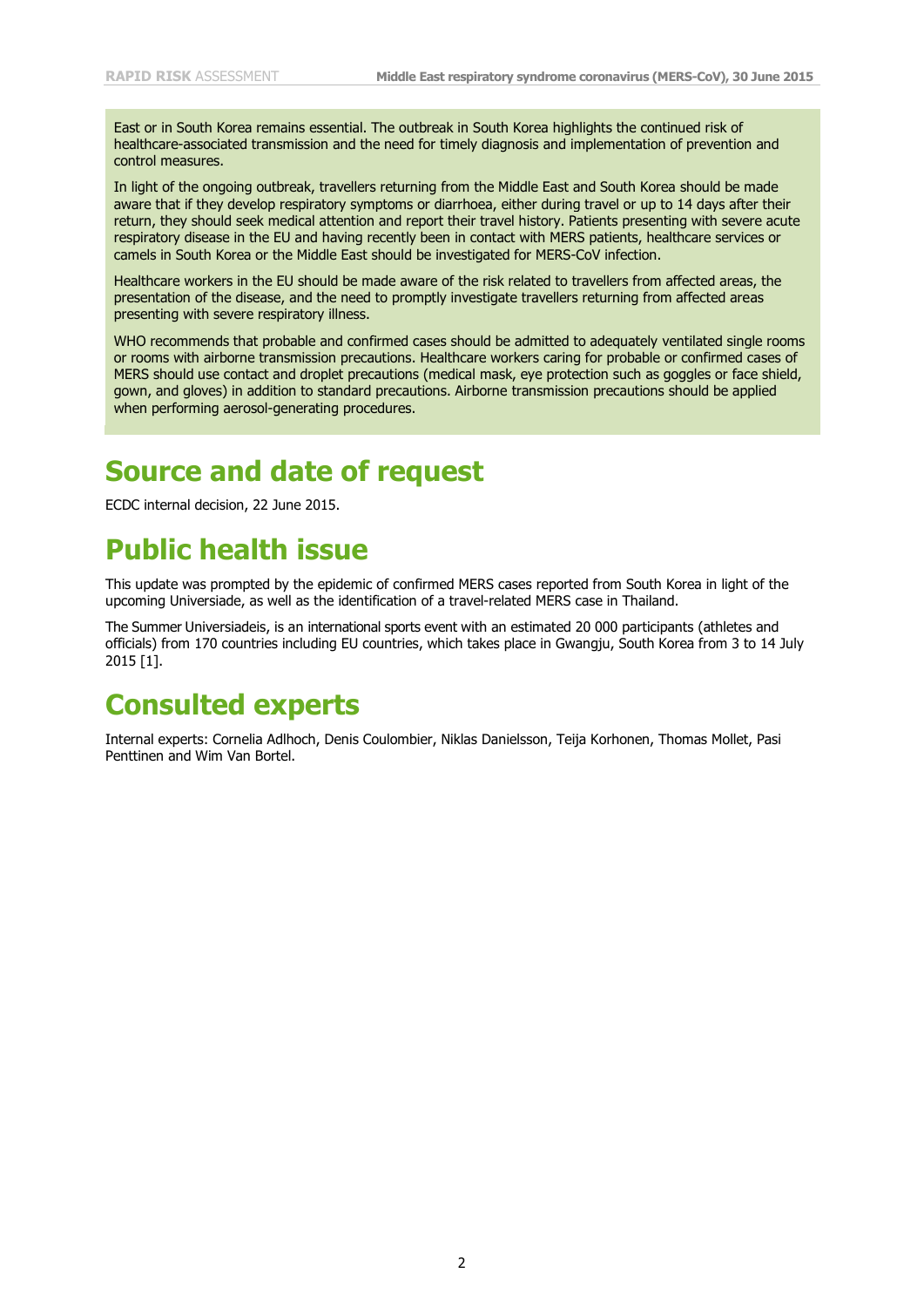# **Disease background information**

Since it was first identified in Saudi Arabia in September 2012, more than 1 000 MERS cases have been detected in over 20 countries. In Europe, seven countries have reported confirmed cases, all with direct or indirect connection with the Middle East.

The clinical presentation of MERS-CoV infection ranges from asymptomatic to very severe pneumonia with acute respiratory distress syndrome, septic shock and multi-organ failure resulting in death. The clinical course is more severe in immunocompromised patients. There is growing evidence that the dromedary camel is a host species for the virus and that camels play an important role as a source of human infection.

Although it is likely that zoonotic transmission is the starting point of most clusters, human-to-human transmission is the dominant mode of transmission for MERS-CoV, and almost all new cases are generated in healthcare facilities or among family members. Nosocomial transmission has been a hallmark of MERS, and the majority of cases have been reported from hospital outbreaks in Saudi Arabia, the United Arab Emirates (UAE) and most recently in South Korea.

# **Event background information**

### **Worldwide situation**

Since April 2012 and as of 29 June 2015, 1 379 cases of MERS (including 531 deaths) have been reported by health authorities worldwide (Figure 1 and Table 1).

**Figure 1. Distribution of confirmed cases of MERS by month\* and probable place of acquisition of infection, March 2012–28 June 2015 (n=1 379)**



# **Current epidemiological situation**

Since the previous update of the ECDC Rapid Risk Assessment on MERS-CoV (11 June 2015), 92 new cases and 33 deaths have been reported globally from: South Korea (74 cases and 23 deaths), Saudi Arabia (12 cases and 8 deaths), United Arab Emirates (4 cases and 1 death), Germany (one death in a travel-related case reported in March 2015) and Thailand who reported a travel-related MERS case from Oman to Bangkok on 18 June 2015.

The majority of cases have occurred in the Middle East, most of them in Saudi Arabia and the United Arab Emirates (Table 1). However, South Korea is the country with the highest number of new cases reported since the start of the outbreak there in early May 2015.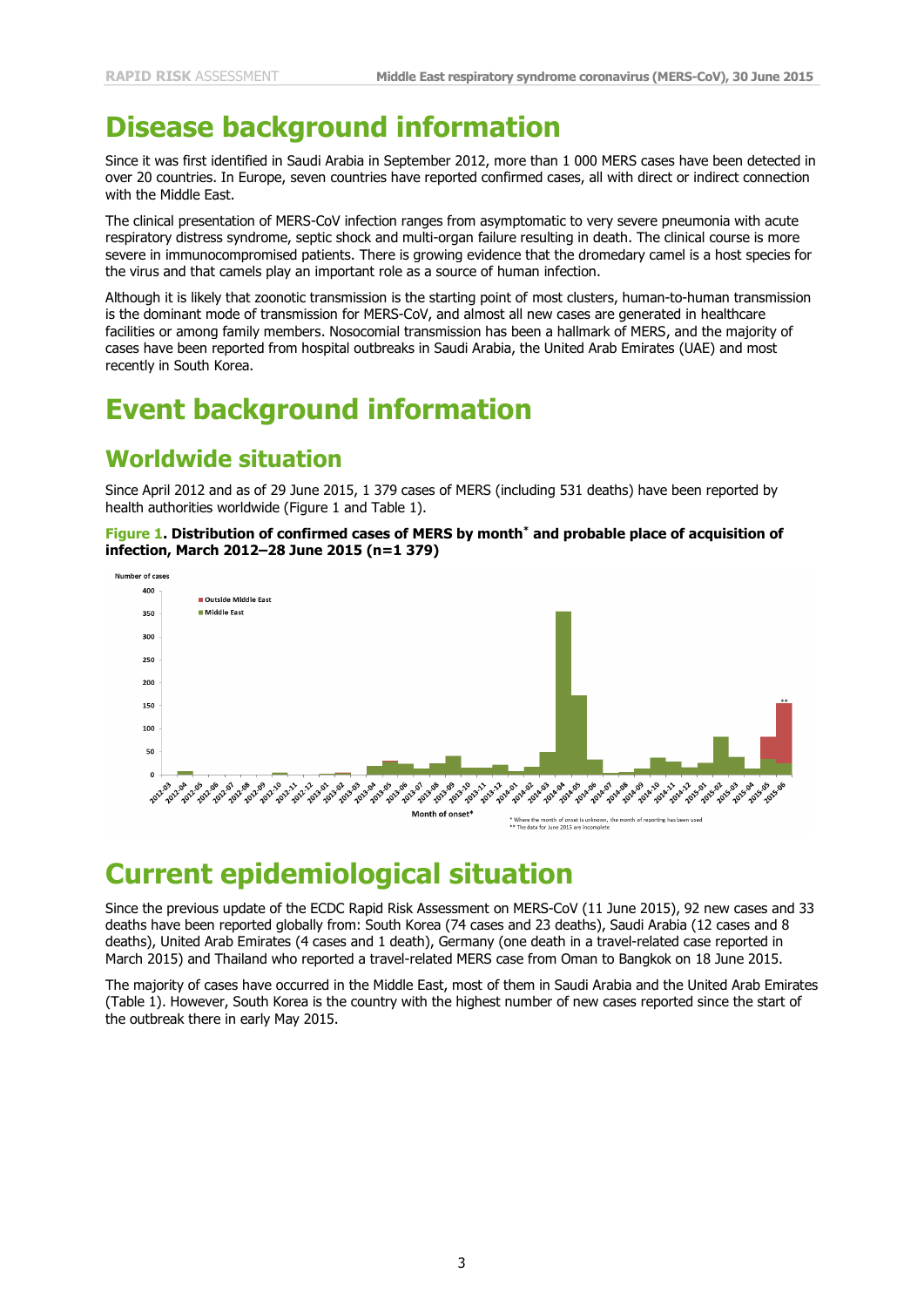| <b>Reporting country</b> | <b>Cases</b>            | <b>Deaths</b>  |
|--------------------------|-------------------------|----------------|
| <b>Middle East</b>       | 1 1 7 1                 | 488            |
| Saudi Arabia             | 1 0 4 0                 | 459            |
| United Arab Emirates     | 81                      | 11             |
| Jordan                   | 19                      | 6              |
| Qatar                    | 13                      | 5              |
| Oman                     | 6                       | 3              |
| Iran                     | $\boldsymbol{6}$        | $\overline{2}$ |
| Kuwait                   | $\mathsf{3}$            | $\mathbf{1}$   |
| Egypt                    | $\mathbf{1}$            | $\pmb{0}$      |
| Yemen                    | $\mathbf{1}$            | $\mathbf 1$    |
| Lebanon                  | $\mathbf{1}$            | $\pmb{0}$      |
| <b>Europe</b>            | 15                      | $\bf{8}$       |
| United Kingdom           | $\overline{4}$          | 3              |
| Germany                  | $\overline{\mathbf{3}}$ | $\overline{2}$ |
| France                   | $\overline{2}$          | $\mathbf 1$    |
| Netherlands              |                         | $\pmb{0}$      |
| Greece                   | $\mathbf{1}$            | 1              |
| Turkey                   | $\mathbf{1}$            | $\mathbf 1$    |
| Austria                  | $\mathbf 1$             | $\pmb{0}$      |
| Italy                    | $\mathbf{1}$            | $\pmb{0}$      |
| Asia                     | 186                     | 33             |
| China                    | $\mathbf{1}$            | $\pmb{0}$      |
| Malaysia                 | 1                       | 1              |
| Philippines              | $\overline{2}$          | $\pmb{0}$      |
| South Korea              | 181                     | 32             |
| Thailand                 | $1\,$                   | $\pmb{0}$      |
| <b>Rest of the world</b> | $\overline{7}$          | $\overline{2}$ |
| Algeria                  | $\overline{2}$          | $\mathbf{1}$   |
| Tunisia                  | 3                       | $\mathbf{1}$   |
| United States of America | $\overline{2}$          | 0              |
| <b>Total</b>             | 1 3 7 9                 | 531            |

#### **Table 1. Confirmed MERS cases and deaths, by country of reporting, March 2012–28 June 2015**

All cases reported from outside the Middle East have either had a recent travel history to the Middle East or could be linked to a chain of transmission originating from a case with a travel history to the Middle East (Figure 2).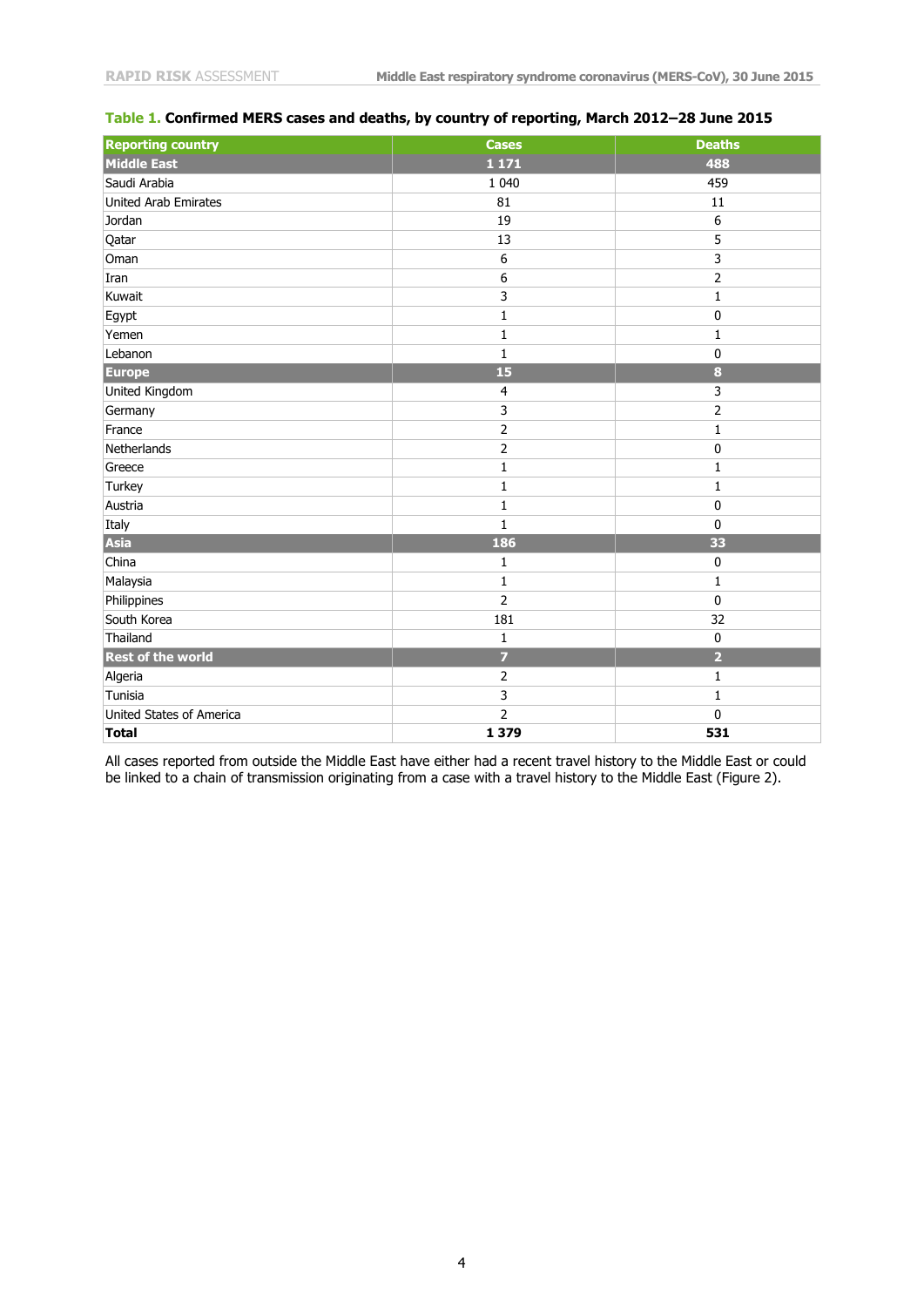

#### **Figure 2. Distribution of confirmed MERS cases by probable place of acquisition of infection, as of 28 June 2015 (n=1 379)**

#### **South Korea**

On 20 May 2015, the Korea Centres for Disease Control and Prevention notified WHO of the first laboratoryconfirmed case of MERS in a 68-year-old man with recent travel history to the Middle East [\[2\]](#page-11-1).

On 29 June 2015, the South Korean Ministry of Health and Welfare reported 182 cases since the beginning of the outbreak in South Korea (including the index case and the South Korean case reported by China). Of these, 14 were in a severe condition, 43 in moderate condition, 93 have been discharged and 32 have died (Figure 3). Overall, 53% of the reported fatal cases had a comorbidity (n=17).

The median age for the 93 discharged cases is 49 years, while the median age for the 32 fatal cases is 69.5 years. The number of new reported cases has been decreasing over the past two weeks.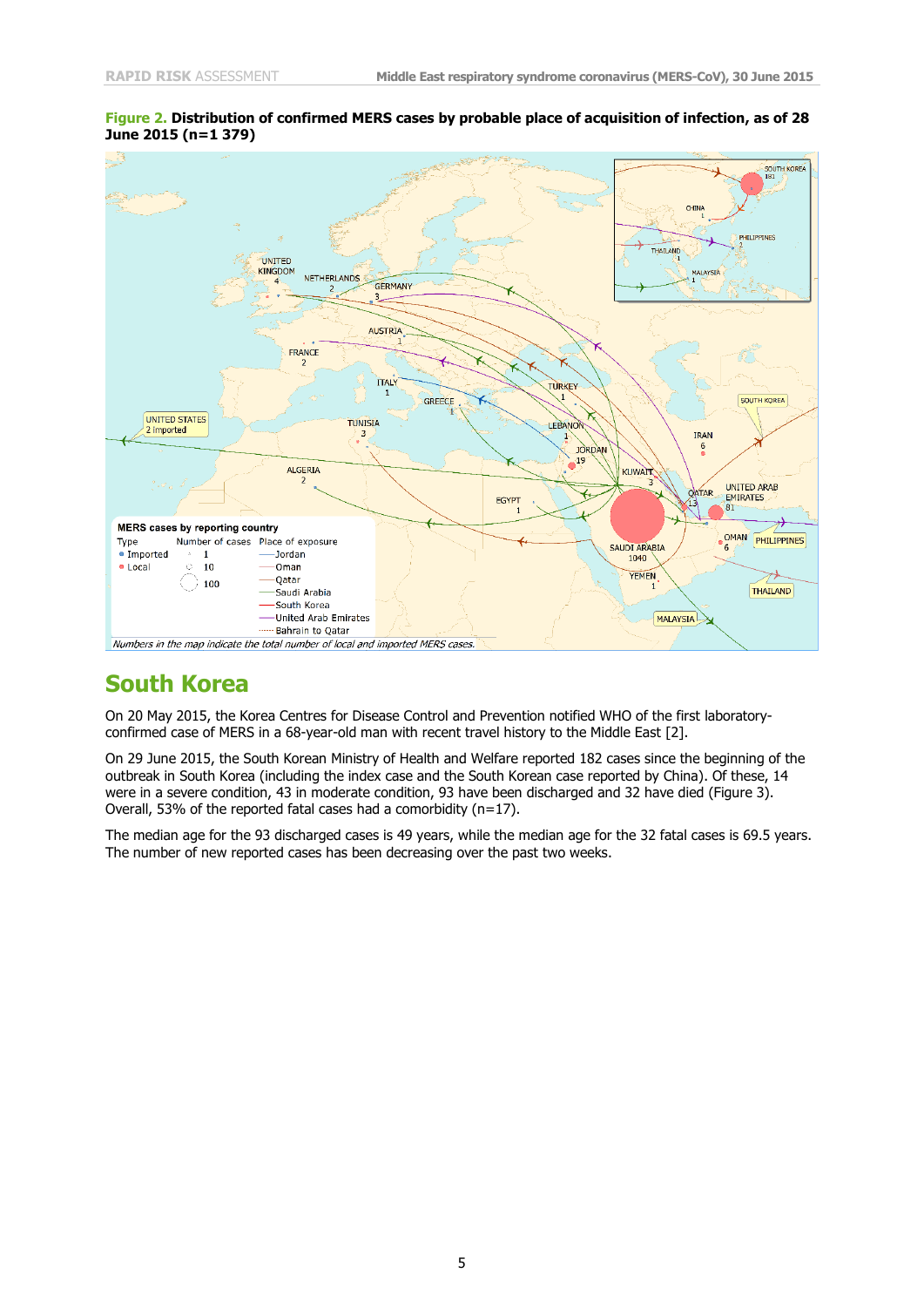

#### **Figure 3. Distribution of confirmed cases of MERS by date of onset or reporting, South Korea and China, 11 May–28 June 2015 (n=182)**

Men have been consistently overrepresented among the cases since the start of the outbreak in 2012, but this is less marked among the Korean cases (Table 2 and Figure 4). However, the age and gender-specific attack rates show that older men also have the highest risk of infection in Korea, and that people above 30 years of age are mostly affected.

**Table 2. Distribution of confirmed MERS cases by reporting year and gender, as of 28 June 2015**

|                   |      |     |     |     | 2012 Global 2013 Global 2014 Global 2015 Global 2015 South Korea |
|-------------------|------|-----|-----|-----|------------------------------------------------------------------|
| Male              | 14   | 101 | 381 |     |                                                                  |
| Female            |      |     | 196 | 124 |                                                                  |
| Male/female ratio | 7.0⊺ | 1.6 | 1.9 |     | $1.6^{\circ}$                                                    |

**Figure 4. Distribution of confirmed MERS cases by age and gender, South Korea and China, as of 28 June 2015 (n=182)**



Population source: 2015 World Fact Book of the United States Central Intelligence Agency

The index case in the South Korea outbreak had onset of symptoms on 11 May and was diagnosed and isolated on 20 May 2015. During the 10-day period from onset of illness until isolation (Figure 3, yellow box), the index case visited several healthcare facilities. So far, 17 hospitals have either reported MERS cases or cared for patients who were subsequently confirmed as having MERS-CoV infection (Figure 5 and Figure 6). These hospitals are located in 13 districts of South Korea, none of which are involved in the organisation of the Summer Universiade.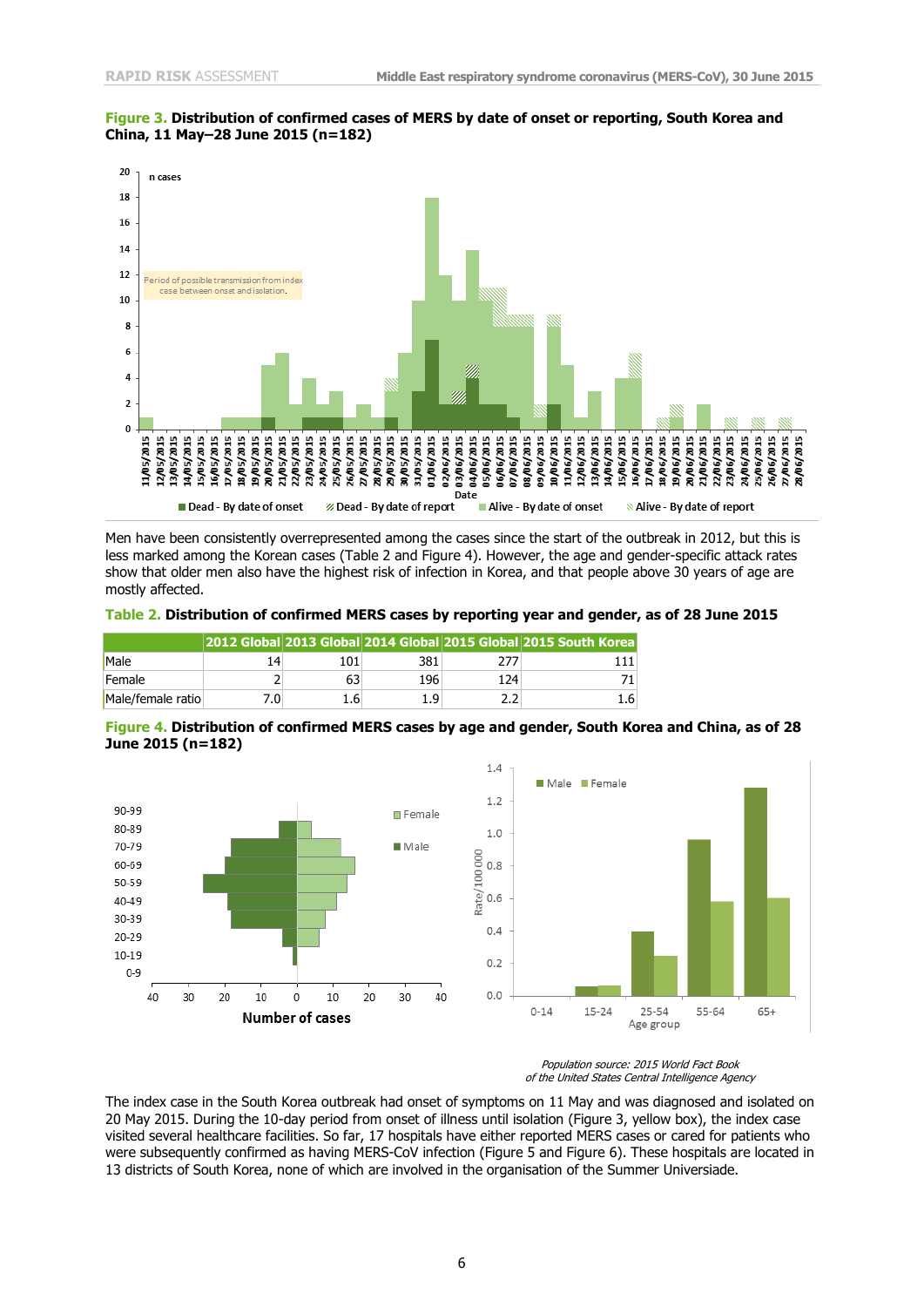



\*Date of reporting is used when date of onset is unknown.



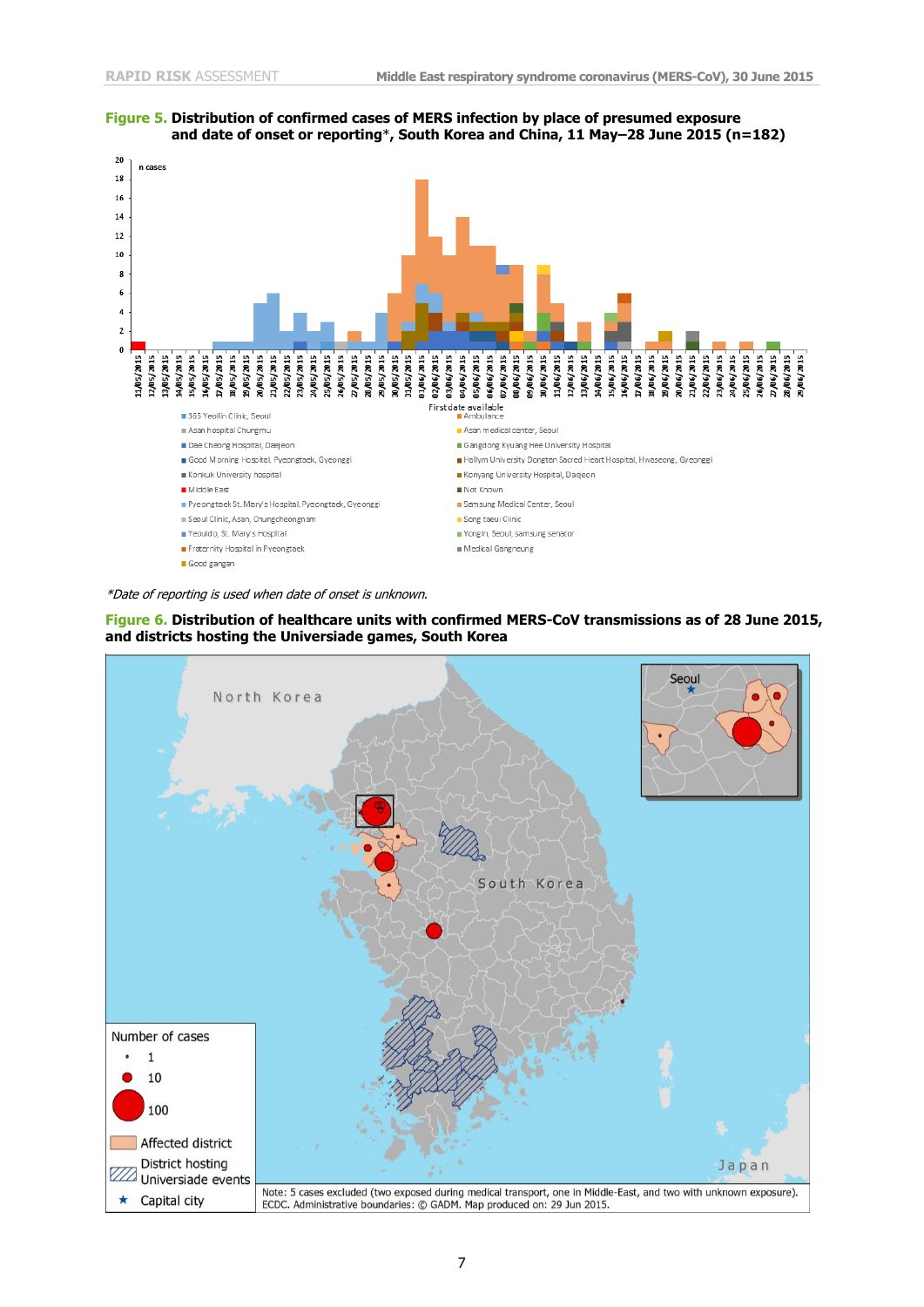All reported cases apart from two (the index case and the suspected household transmission) have been associated with nosocomial transmission in South Korea. As of 28 June 2015, the South Korean Ministry of Health reported, that 36 (20%) of the cases are healthcare workers: 20 doctors or nurses, eight caregivers and eight medical support staff (Figure 7) [\[4\]](#page-11-2).





On 24 June, [media](http://www.koreaherald.com/view.php?ud=20150624000715) sources quoting the South Korean Ministry of Health, reported a suspicion of community transmission in South Korea. A previously reported 74-years-old MERS case was hospitalised with symptoms and isolated on 21 June, and tested positive for MERS-CoV on 22 June. He is believed to have been infected by his wife who was confirmed to be infected with MERS-CoV on 10 June and died on 13 June. The couple had been quarantined at home until 10 June, and the husband remained asymptomatic after the death of his wife. Considering that the maximum incubation period of MERS is 14 days, it is most likely that the 74-years-old man was infected by his late wife at home.

#### **China**

On 30 May 2015, WHO notified a case of MERS in China with probable transmission in South Korea. The case is a 44-year-old son of the third MERS case in South Korea and the younger brother of the fourth MERS case. He visited his father at a time when he was hospitalised in the same room as the index case in South Korea. Later, he travelled from Seoul to Guangdong in China where he was hospitalised, and MERS-CoV infection was confirmed on 29 May [\[9\]](#page-11-3). No further cases of MERS linked to this patient have been identified to date. According to media sources, the patient was discharged from hospital on 26 June 2015.

#### **Thailand**

On 18 June 2015, a 75-year-old male Omani national with chronic heart disease was diagnosed with MERS-CoV infection in Thailand. According to the media in Oman quoting a Ministry of Health official, he was admitted to a hospital in Oman on 4 June for heart problems and discharged on 7 June. On 10 June, he developed respiratory symptoms and visited a health centre, and on 14 June he was referred to another hospital. On 15 June, he and three family members took a flight to Thailand. He had no fever upon arrival in Bangkok but he subsequently developed fever with suspected pneumonia. He was referred to the Bamrasnaradura Diseases Institute for treatment on 18 June 2015 and the three family members have been quarantined in the same institute. At present, his clinical condition is stable. On 18 June 2015, sputum was sent to two laboratories (National Institute of Health and the WHO Collaborating Centre for Viral Zoonoses, Faculty of Medicine, Chulalongkorn University), which revealed positive results for MERS-CoV by real-time PCR (UpE and ORF 1a) in both centres. Two of the accompanying family members are being tested for MERS-CoV after one was found to have a cough and the other a fever. So far, 175 contacts of this case have been identified.

#### **Oman**

The latest MERS case was reported 31 May 2015 by the [Ministry of Health.](https://www.moh.gov.om/en/-/--9-77) The case was reported to be a 75years-old patient suffering from severe pneumonia and high fever. He is alive but his current condition is unknown.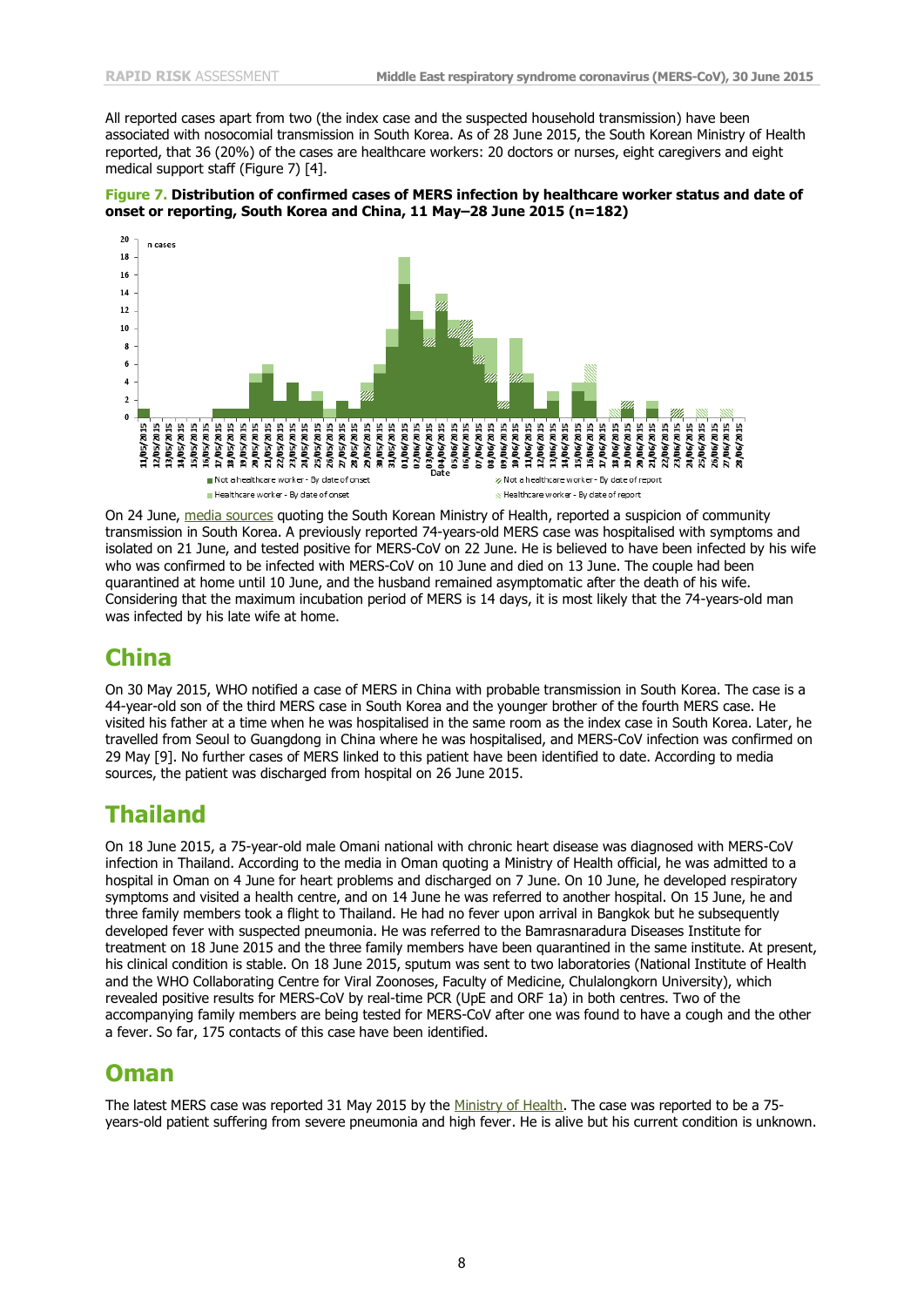### **Saudi Arabia**

Since the beginning of 2015 and as of 29 June, Saudi Arabia has reported 214 infections with MERS-CoV (Figure 8). The WHO Regional Office for the Eastern [Mediterranean](http://applications.emro.who.int/dsaf/epi/2015/Epi_Monitor_2015_8_22.pdf) published an overview of two hospital outbreaks and one household cluster of community-acquired infections with MERS-CoV from Hofuf City in the Al-Ahsa region in Saudi Arabia during the period from mid-April to the end of May 2015. This indicates that transmission of MERS-CoV is ongoing in the hospitals and in the community, and that most administrative regions are affected.



**Figure 8. Distribution of MERS cases by reporting city, Saudi Arabia, 1 January–28 June 2015**

# **Virological information**

Two whole genome sequences have been produced from viruses isolated from cases linked to the cluster in South Korea. One sequence originates from a virus isolated from the patient diagnosed in Guangdong, and was sequenced by the Chinese CDC (GenBank KT006149). The other sequence was generated by the Korea National Institute of Health and Seoul National University from a virus isolated from a patient in South Korea. There is a small 22-nucleotide difference between the Korean and Chinese sequences which is likely to result from technical issues of sequencing and the fact that the Korean sequence was obtained from a cultured virus while the Chinese virus was sequenced directly from a patient swab [\[10\]](#page-11-4).

Preliminary analysis suggests that the viruses from China and Korea are unlikely to be phenotypically different from the MERS-CoV currently circulating in the Middle East and are unlikely to present different virulence or transmission properties [\[10\]](#page-11-4). In particular, sequence analysis suggests that there are no significant differences in the amino acid composition of the spike protein – the glycoprotein mediating MERS-CoV virus entry into human cells and an important determinant of virulence [\[11\]](#page-11-5). A phylogenetic analysis of the Korean and Chinese MERS-CoV sequences clustered them closest to a recent outbreak in Riyadh in February–March 2015, but this does not necessarily link the two outbreaks as the level of diversity could be explained by a separate zoonotic infection [\[10\]](#page-11-4).

It is unlikely that the performance of the laboratory assays for detection and confirmation of MERS-CoV infection that are widely used across the EU/EEA will be affected by the genetic changes detected in the viruses sequenced in South Korea and China (Drosten C, personal communication and [\[12-14\]](#page-11-6)).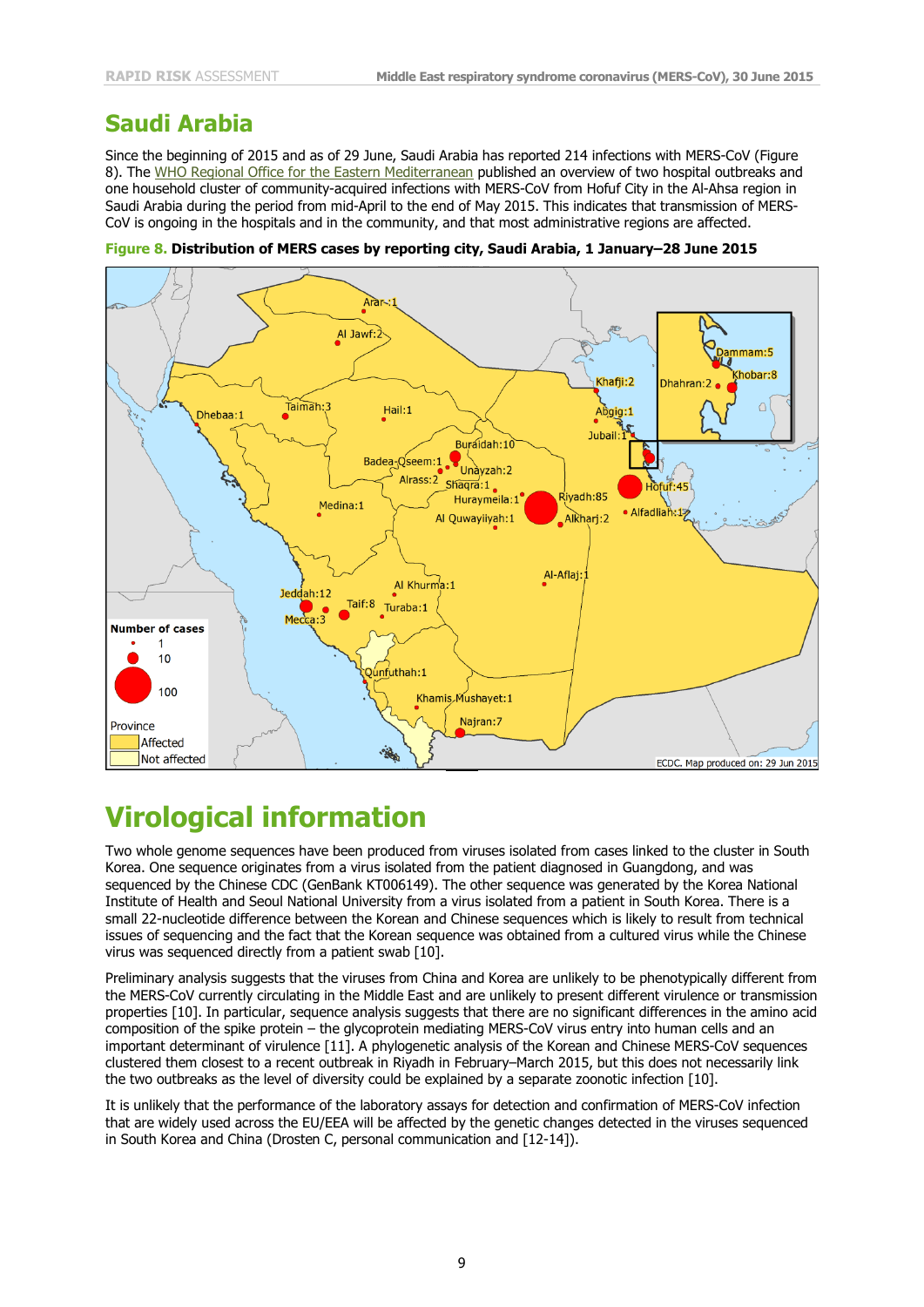# **Conclusion**

The detection of travel-related MERS cases in South Korea and Thailand is not an unexpected event. MERS-CoV infections with travel history to the Middle East have been diagnosed in the past in the EU and elsewhere. Although the MERS cluster in South Korea is the largest observed outside of the Middle East, there is no evidence of sustained community transmission of the virus. The transmission pattern observed in the Korean hospitals is similar to that observed in hospitals in the Middle East.

The number of new cases has been falling in South Korea over the last two weeks indicating that the public health measures are effective in interrupting the chains of transmission and controlling the outbreak.

WHO has stated that there is currently no indication that the MERS-CoV isolated in the South Korean outbreak is behaving differently to how it has behaved in the past, and that there are no indications of sustained transmission from person to person in the community. Transmission remains limited to patients, visitors and relatives of patients, and healthcare workers in several healthcare facilities. The incubation time is similar to previously reported clusters, and there is limited evidence of transmission before the onset of symptoms [\[5\]](#page-11-7). However, the number of tertiary cases is high in South Korea compared with previously documented outbreaks.

MERS-CoV transmission continues in the Middle East, with the highest number of cases reported from Saudi Arabia, UAE and Oman. The current transmission of MERS-CoV is consistent with the pattern that has been observed since 2013: sporadic primary zoonotic cases leading to nosocomial clusters of variable size. The fact that the Korean index case had no history of exposure to camels or healthcare settings in the Middle East, raises the possibility that there are unrecognised chains of human-to-human transmission in the Middle East. Müller et al have suggested that undetected low-level infection in people who are exposed to the animal reservoir could serve as source of infection for people without exposure to animals [\[15\]](#page-11-8).

There is growing serological and molecular evidence that the dromedary camel (Camelus dromedarius) is a host species for MERS-CoV. Human serological and outbreak studies also support this [\[15\]](#page-11-8). It suggests that MERS-CoV or MERS-like coronaviruses have been circulating among dromedaries in Africa and the Middle East long before 2012. It is to be expected that sporadic cases will be seen in the vicinity of infected host species.

## **ECDC threat assessment for the EU**

The MERS outbreak continues to pose a low risk to the EU with regards to the importation of MERS cases. Although sustained community transmission has not been observed, transmission to close contacts of imported cases, including to healthcare workers, and other patients and visitors in hospitals has been reported, most recently in South Korea, and in France, the United Kingdom and Iran.

The risk for visitors to South Korea is extremely low, unless the visitors have had contact with healthcare facilities, in particular in the 13 affected districts. The risk for participants in Universiade events in South Korea in July 2015 is similarly extremely low, as no MERS cases have been reported from the districts where Universiade events will take place.

The risk for visitors to Saudi Arabia is low, and related to exposure either to live camels and camel products or to healthcare facilities. The risk is considered higher than in South Korea because of the high number of nosocomial clusters identified in Saudi Arabia, the persistence of transmission in healthcare settings for more than two years, the suspicion of infections occurring through unrecognised chains of transmissions and the risk related to exposure to camels and camel products.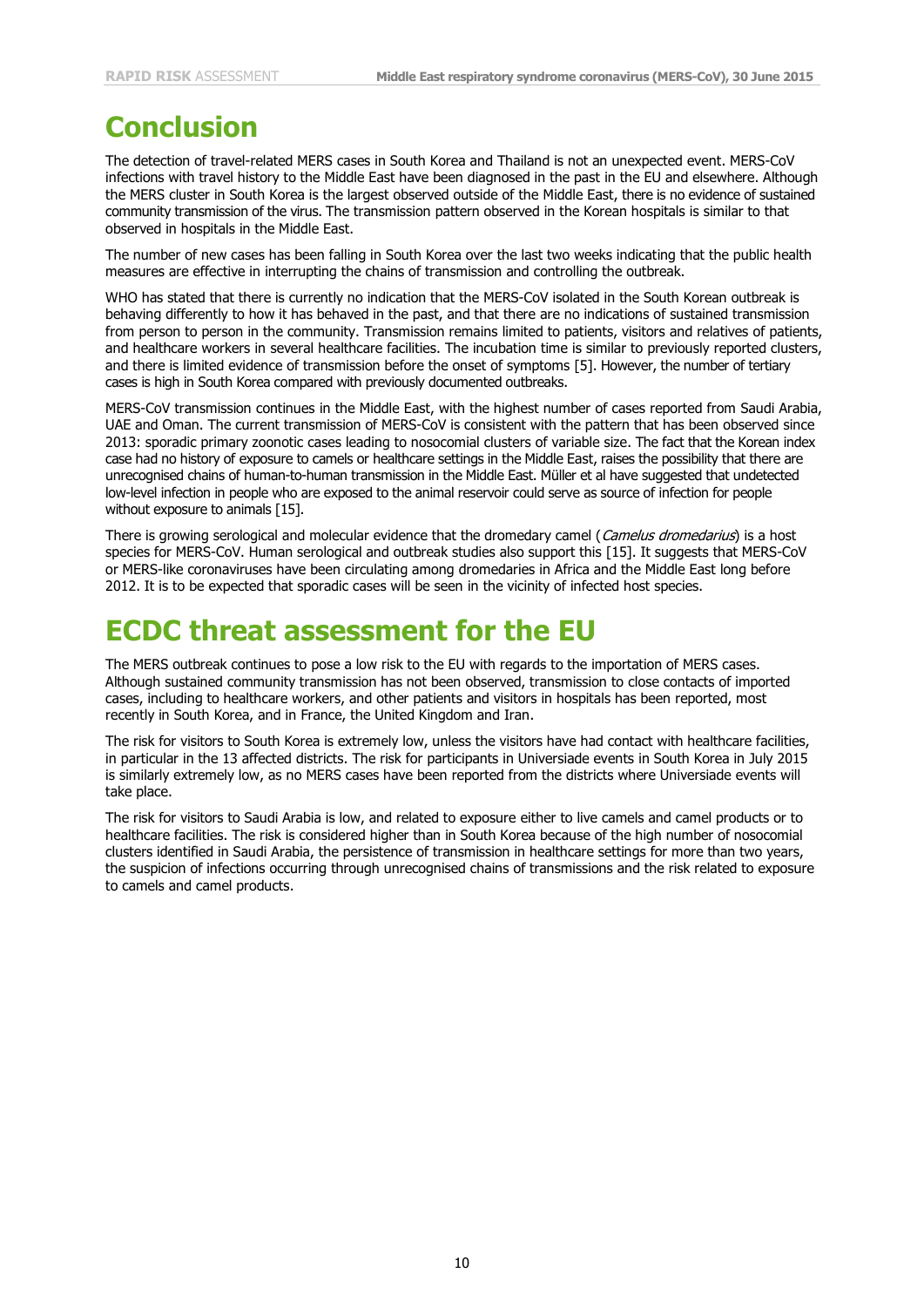# **Options for response**

### **Travellers**

WHO does not recommend travel restrictions with regards to MERS-CoV, but rather to raise awareness among travellers to and from affected countries [\[18\]](#page-11-9). EU citizens travelling to the countries in the Middle East and to South Korea need to be made aware that MERS-CoV is circulating in these areas and should be reminded of general travel advice of good hand and food hygiene.

Participants in the Universiade in South Korea in July 2015 should follow the recommendation published by the organiser of the event, International University Sports Federation (FISU), which states that "all persons involved in the FISU Summer Universiade should take strict precautions for good health procedures (i.e. wash hands, do not cough on others, make sure bodily fluids are self-contained). No-one is to travel to these Games or from your country if they have symptoms of any illness or have fever, cough or signs/symptoms of respiratory infection[\[17\]](#page-11-10)."

The organisers of Universiade have taken preventive measures, including entry control, personnel control and the establishment of a special inspection team, as well as identifying MERS designated medical facilities [\[16\]](#page-11-11). One MERS designated examination centre and two MERS quarantine facilities have been set up to receive suspected patients.

### **Returning travellers**

Early detection of MERS-CoV infection among travellers exposed to camels or healthcare facilities in the Middle East or to healthcare facilities in South Korea remains essential. The outbreak in South Korea highlights the continued risk of healthcare-associated transmission and the need for timely diagnosis and implementation of prevention and control measures.

Therefore, travellers returning from the Middle East and South Korea should be made aware that if they develop respiratory symptoms or diarrhoea either during travel or up to 14 days after their return, they should seek medical attention and report their travel history. Patients presenting with severe acute respiratory disease in the EU and having recently been in contact with MERS patients, healthcare services or camels in South Korea or the Middle East should be investigated for MERS-CoV infection.

Healthcare workers in the EU should be made aware of the risk related to travellers from affected areas, the presentation of the disease, and the need to promptly investigate travellers returning from affected areas presenting with severe respiratory illness.

WHO recommends that probable and confirmed cases should be admitted to adequately ventilated single rooms or rooms with airborne transmission precautions. Healthcare workers caring for probable or confirmed cases of MERS should use contact and droplet precautions (medical mask, eye protection such as goggles or face shield, gown, and gloves) in addition to standard precautions. Airborne transmission precautions should be applied when performing aerosol-generating procedures [12].